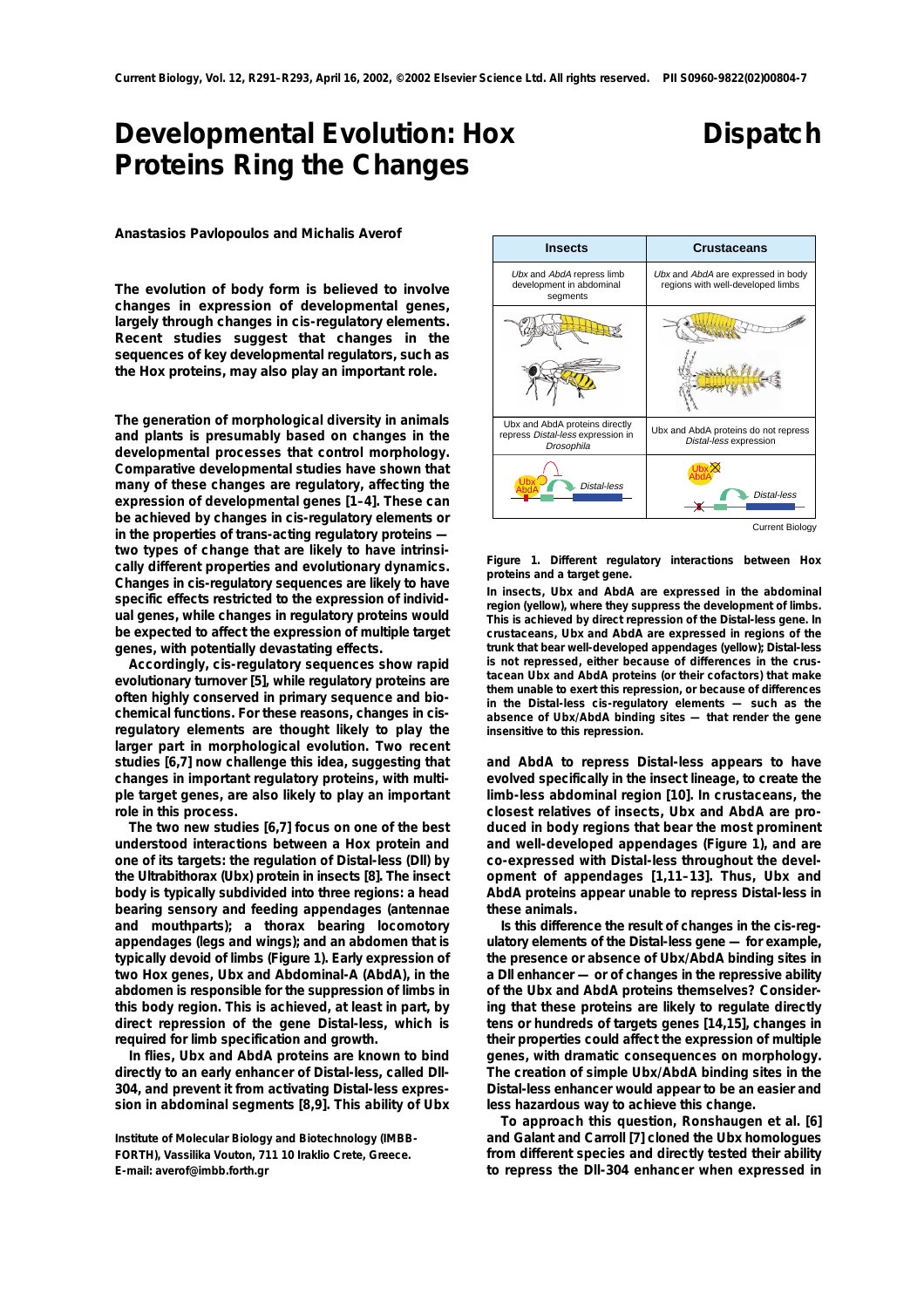

## **Figure 2. Changes in Ubx protein account for a change in the regulation of** *Distal-less***.**

**The evolution of a QA repression domain and the loss of serine/threonine phosphorylation sites, which unmasks a repressive activity of the amino terminus of the protein, explain the repression of** *Distalless* **and the evolution of a limb-less abdomen in insects.**

**flies. Galant and Carroll [7] looked in particular at the Ubx of an onychophoran, the most distant segmented relative of insects that still has a clearly recognisable Ubx homologue. In an earlier study [16] it was shown that onychophoran Ubx is unable to repress** *Dll-304* **in flies — although it is able to mimic other effects of the** *Drosophila* **Ubx protein — suggesting that some property of the protein has changed. Now, by testing the activity of chimeric Ubx proteins, where different domains have been swapped between the onychophoran and the** *Drosophila* **homologues, Galant and Carroll [7] identified a specific domain near the carboxyl terminus of** *Drosophila* **Ubx that is important for the repression of** *Dll-304***. This so-called QA domain, consisting of a QAQAQK motif and a stretch of Ala residues, is conserved among insect Ubx proteins but absent or incomplete in other arthropod or onychophoran Ubx proteins. This domain is sufficient to confer repression activity when fused to onychophoran Ubx.**

**Ronshaugen** *et al.* **[6] went further, examining the Ubx protein of a crustacean. In similar domain-swapping experiments they found that, apart from the QA repression domain, insect Ubx has a second strongly repressive domain near its amino terminus. Strikingly, crustacean Ubx also has this amino-terminal repressive activity, but in crustaceans this is inhibited by a carboxy-terminal region that contains a series of putative serine/threonine phosphorylation sites (Figure 2). Mutation of the putative phosphorylation sites was found to generate a crustacean Ubx that strongly suppresses limbs.**

**Thus, insect Ubx proteins apparently acquired the ability to repress** *Dll* **not only by the evolution of the QA domain, but also by the gradual loss of phosphorylation sites that inhibit the intrinsic repressive ability of all — insect and crustacean — Ubx proteins (Figure 2). Interestingly, similar phosphorylation sites are also present in another Hox protein, Antp, which is produced in thoracic segments in insects. The presence of these sites in Antp prevents the protein from repressing** *Dll* **in the thorax [17], suggesting that this mechanism of controlling repression could be an ancient property shared by many Hox proteins.**

**These changes in the Ubx protein account very nicely for the evolution of** *Distal-less* **repression by**

**Ubx and the suppression of limbs in the abdominal region of insects. Thus, a major morphological change, the creation of a limb-less abdominal region in insects, can be understood in terms of two simple steps in the evolution of Hox genes: the restriction of** *Ubx* **and** *AbdA* **expression to the posterior region of the trunk [11], and a change in the properties of their protein products that enables them to repress limbs [6,7]. This does not, of course, exclude the possibility that additional changes have taken place in the** *cis***regulatory elements of Hox target genes, but it does show that significant changes have taken place in the Ubx protein itself. An issue that remains open is what has happened to AbdA, the other Hox protein that represses** *Distal-less* **in the abdomen of insects (some studies suggest AbdA is the major player in this repression [9]). Has the AbdA protein, like Ubx, acquired new properties during the evolution of insects? Similar studies will have to be carried out on AbdA to answer this question.**

**As often happens in science, clever experiments raise new questions and force us to look at old problems in different ways. Crustacean Ubx has an aminoterminal repression domain that must presumably have a function when it is not inhibited by phosphorylation of the carboxy-terminal region. What are the circumstances in which this happens? More generally, how can a Hox protein have different repressive or activating effects in the context of different enhancers or different cell types [6,16,18]? Presumably different** *cis***-regulatory elements can recruit different cofactors or activity modifiers, such as kinases, or some of these factors could be restricted to particular cell types. Bearing this in mind, can we be sure that** *Drosophila* **embryos and the** *Drosophila Dll-304* **enhancer provide the relevant context for assaying the activity of crustacean Ubx? To answer this question, one would love to be able to do the converse experiments in crustaceans, testing the activity of crustacean and insect Ubx proteins on a responsive** *Dll* **reporter. These questions apart, the papers of Ronshaugen** *et al.* **[6] and Galant and Carroll [7] provide an elegant example of how a regulatory change with important morphological consequences can be attributed to specific molecular changes in a regulatory protein.**